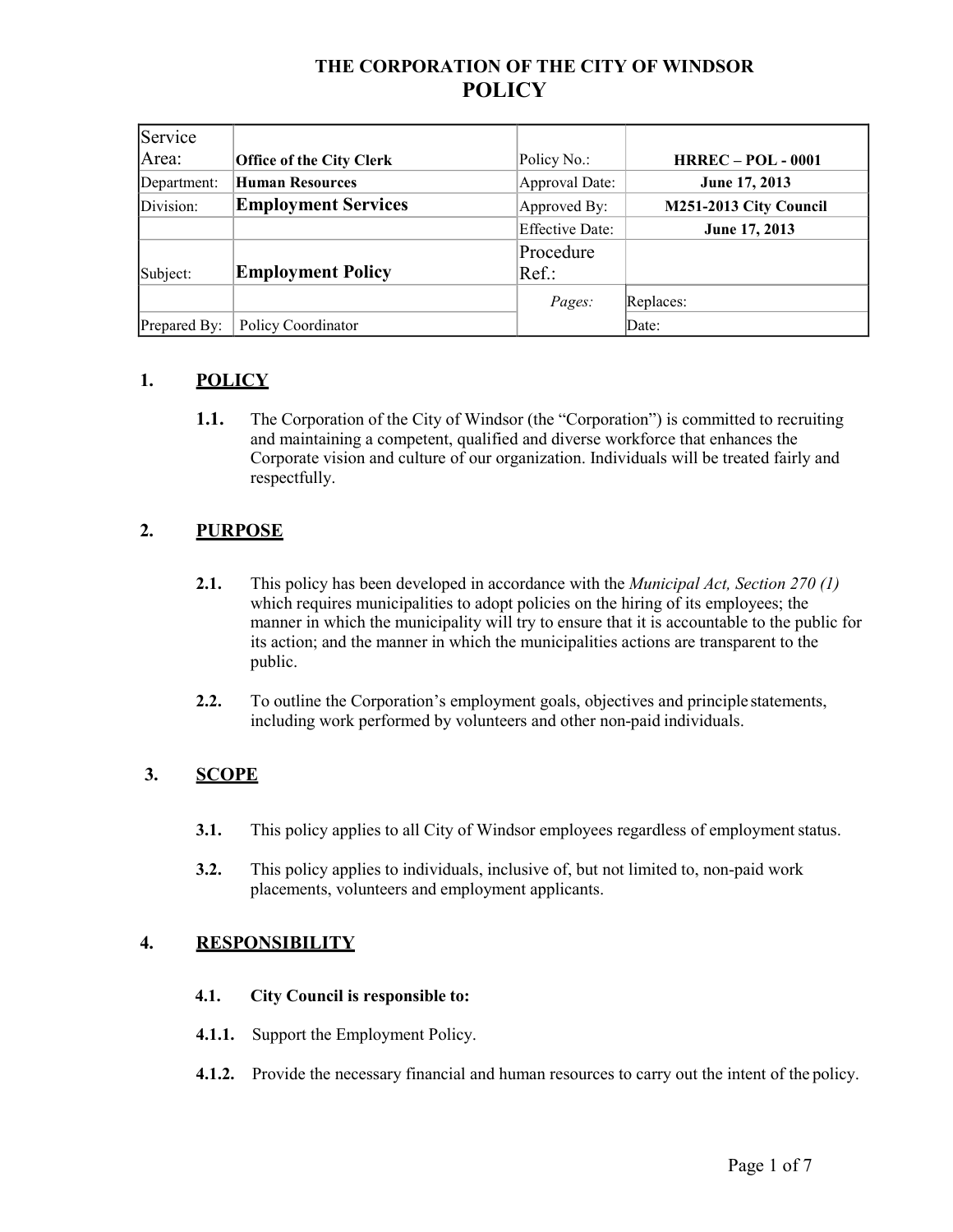**4.1.3.** Appoint a Chief Administrative Officer in accordance with the Corporation's "*By-Law To Establish The Position Of The Chief Administrative Officer For The Corporation Of The City of Windsor"* ("the CAO By-law").

### **4.2. Chief Administrative Officer (CAO) is responsible to:**

- **4.2.1.** Support the policy including providing guidance, direction and final authority on issues that may arise where the Corporate Leadership Team ("CLT") , Executive Director of Human Resources and applicable department(s) were unable to achieve resolution.
- **4.2.2.** Recommend to City Council adequate budgetary resources to meet the obligations under this policy.
- **4.2.3.** As part of fiscal responsibility, implement a Hiring Control Program from time to time, as may be required and provide direction to the CLT, and Executive Director of Human Resources on the parameters of the program.
- **4.2.4.** Make recommendations to city council regarding the appointment of seniormanagement and statutory officers of the City in accordance with The CAO By-law.

### **4.3. The Corporate Leadership Team (CLT), Executive Directors, Managers, and Supervisors are responsible to:**

- **4.3.1.** Engage in periodic internal discussion regarding organizational changes to identify upcoming vacancies.
- **4.3.2.** Consult with Human Resources regarding staffing needs.
- **4.3.3.** Demonstrate the existence of Council approved funds to hire.
- **4.3.4.** In consultation with Human Resources, support the completion of current and accurate Job Evaluation Questionnaires and Physical Demands Analysis (PDA's) for positions under their direction.
- **4.3.5.** Initiate the recruitment process, as necessary.
- **4.3.6.** Support and enforce the policy including the completion of all documentation as requested by Human Resources.
- **4.3.7.** Encourage staff to be aware of and attend applicable training, as required.
- **4.3.8.** Ensure new, rehire and current individuals, as identified in Section 3, successfully complete all required employment processing and approval is received by Human Resources (or CAO where applicable), as required, authorizing the commencement of work, prior to the individual's actual start date.
- **4.3.9.** In accordance with appropriate procedures, ensure individuals who are new to their department receive both the corporate orientation (through Human Resources) and departmental specific orientation and training related to their position.
- **4.3.10.** Assume responsibility for Volunteers assigned to their respective work area accordingly.

#### **4.4. The Executive Director of Human Resources is responsible to:**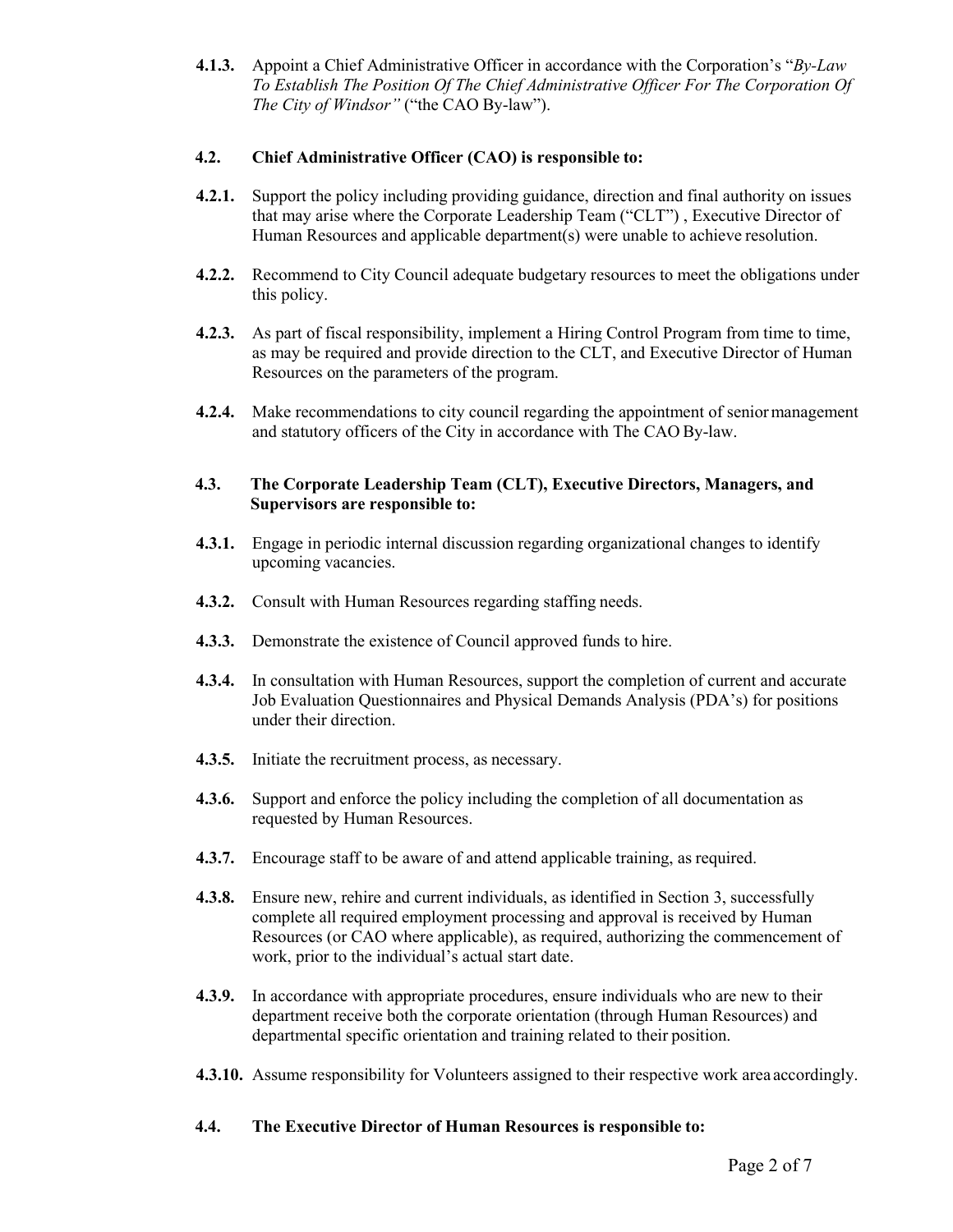- **4.4.1.** Ensure the Corporation has a current hiring policy and it is made available to staff.
- **4.4.2.** Develop, review, audit, administer, and direct all employment related matters, policies and procedures, including but not limited to: staffing needs; the recruitment plan and process; hire and rehire process; volunteerism; work placements; identification system; separation process; employment processing; orientation program; staff establishment and employment records.
- **4.4.3.** Request an annual budget allocation for resources to implement this policy.
- **4.4.4.** Support appropriate training requirements to effectively carry out this policy.
- **4.4.5.** Endeavour to apply the policy and applicable procedures consistently across the Corporation and where issues arise that cannot be resolved at the department level, they shall be forwarded to the applicable CLT and if no resolve is achieved, to the Chief Administrative Officer.
- **4.4.6.** Review the Employment Policy one year after initial implementation and every five (5) years after or as required.

### **4.5. Employment Officers and other Human Resources staff are responsible to:**

- **4.5.1.** Be familiar with, abide by and provide consistency in the application of the Employment Policy and applicable procedures.
- **4.5.3.** Advise the Manager of Employment Services or designate, of any issues arising from the application of the policy.
- **4.5.4.** Endeavour to ensure departments abide by the policy and applicable procedures.

#### **4.6. Employees and other individuals identified in Section 3 are responsible to:**

- **4.6.1.** Be aware of the Employment Policy and abide by all applicable policies, procedures, orientation and training requirements related but not limited to: health and safety, respectful workplace, security, conflict of interest, orientation, family relations and other areas as determined by appropriate procedures and Human Resources, as a condition of continued employment, placement or volunteer assignment.
- **4.6.2.** Provide Human Resources with all required information and documentation for purposes of completing employment related matters.

## **5. GOVERNING RULES AND REGULATIONS**

**5.1.** This policy is in accordance with the *Municipal Act 2001,* S.O. 2001 c25, s270 (1), as amended; the *Ontario Human Rights Code*, R.S.O. 1990, c. H. 19 as amended; the *Municipal Freedom of Information and Protection of Privacy Act,* R.S.O. 1990, c. M.56 as amended;*,* the *Employment Standards Act, 2000,* S.O. 2000, c. 41 as amended; the *Ontarians with Disabilities Act, 2001,* R.S.O 1990, c. O.1, as amended; the *Accessibility For Ontarians With Disabilities Act, 2005,* S.O. 2005, c.11 as amended; the applicable requirements of the Ontario Ministry of Training, Colleges and Universities, and the Ontario Ministry of Education; all collective agreements between The Corporation of the City of Windsor and its unions/associations; the CANUE Terms & Conditions of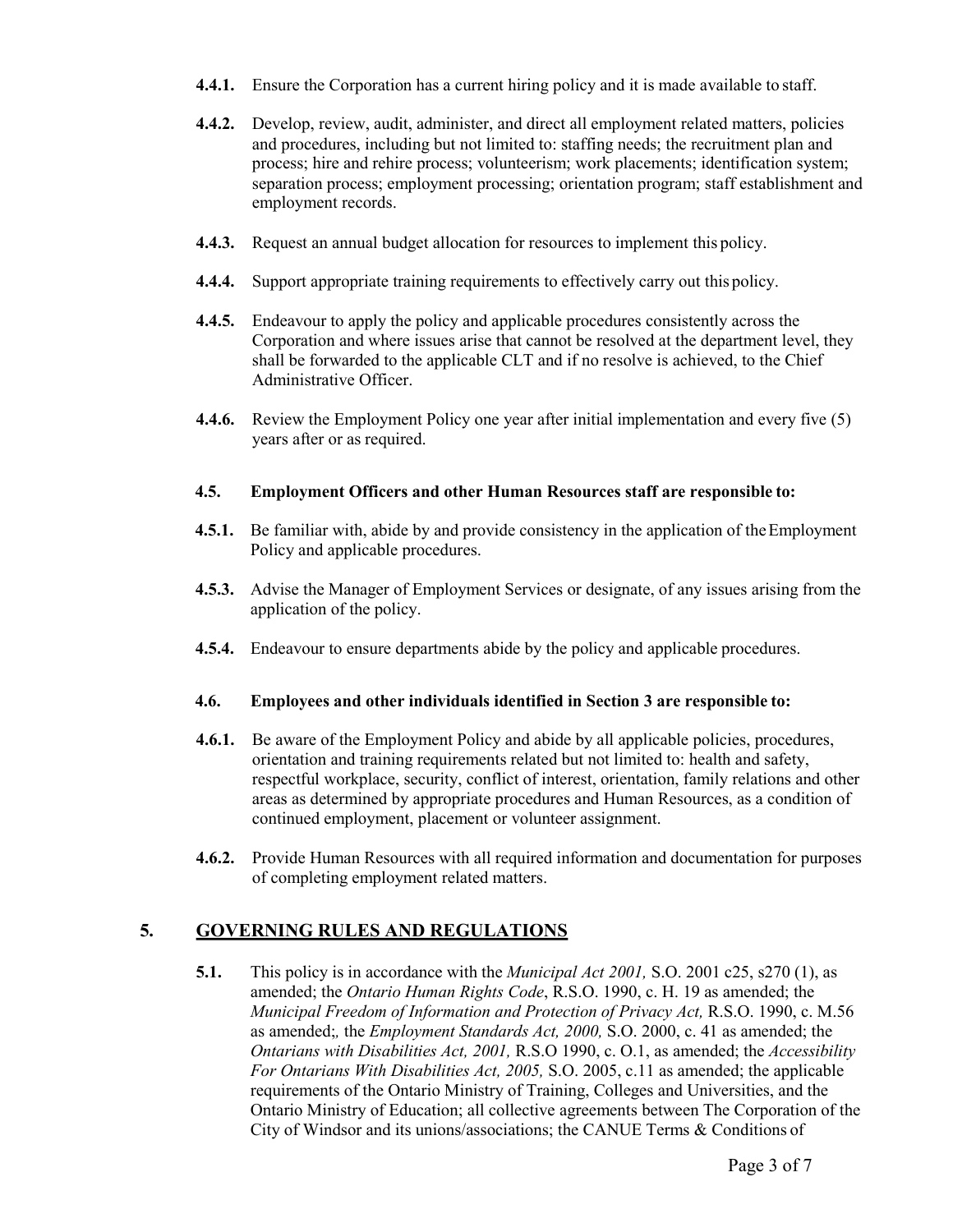Employment; and any other applicable legislative requirements including Regulations under the applicable Acts, City of Windsor By-laws, policies and procedures.

### **5.2. DEFINITIONS:**

- **5.2.1. Employee:** Is any person who supplies services to the Corporation for wages including any union or non-union, regular or temporary, full-time, part-time, seasonal or monthly staff member, including but not limited to permanent staff, temporary staff, students, recreation staff, contract employees, paid work placements, and adult crossing guards.
- **5.2.2. Non-Paid Work Placement:** Is any person who obtains a placement and supplies a service to the Corporation without receiving a salary or wage, for purposes of satisfyinga requirement or condition in order to continue to receive a type of benefit, such as the completion of a training program or school requirement.
- **5.2.3. Student:** Is as any person attending school, college or university on a full time basis and who has indicated his/her intention to return to school or one who is engaged by the Corporation under a co-operative student employment program with the universities, colleges or governmental agencies.
- **5.2.4. Volunteer**: Is an individual who chooses to undertake a service or activity, without coercion and is not compelled to participate for purposes such as satisfying a requirement or condition in order to receive a type of benefit. A Volunteer does not receive a salary or wage for this service or activity and performs this activity in service to the Corporation.
- **5.2.5. Employment Related Matters:** Shall consist of work or services that are performed for the Corporation through a position, placement or assignment, as approved by City Council or the CAO or Human Resources. This includes matters relating to new and existing positions/placements/assignments that are paid or unpaid, permanent or temporary, union or non-union, full-time or part-time, seasonal, monthly, contract, work placements, volunteerism and any other type of work/service. It includes the process of hiring, transferring, promoting or separating individuals. It involves job vacancies, recruitments, work placements, assignments, volunteerism, employee orientation, acting assignments, job transfers, separations, layoffs/bumping, restructuring, staff reductions, staff establishment and offers of employment (job or placement offers) to new hires, rehires, current employees, work placements, contract employees, students, Recreation Staff, seasonal employees, monthly employees, volunteers and any other type of individual or group as determined by the CAO.
- **5.2.6. The Recruitment Process:** Consists of the approval of the filling of a vacancy; the establishment of the job posting (which is based on the completed job evaluation questionnaire and physical demands analysis (PDA) for the position, unless otherwise identified by Human Resources); the posting and advertisement of positions; the application process (including application details, acceptance and short listing); the rules governing eligibility and qualifications; the screening and selection process (includingall testing and the interviewing process); the recommendation process; documentation/processing; announcement of successful candidate(s) and the orientation process.
- **5.2.7. Employment Processing:** Is a process a candidate for employment (internal or external candidate) or other individual as identified in Section 3, undergoes as a condition of obtaining a position or placement with the Corporation, for purposes of validating qualifications and substantiating staffing decisions. Human Resources, in accordance with job requirements and applicable procedures, shall determine the type of employment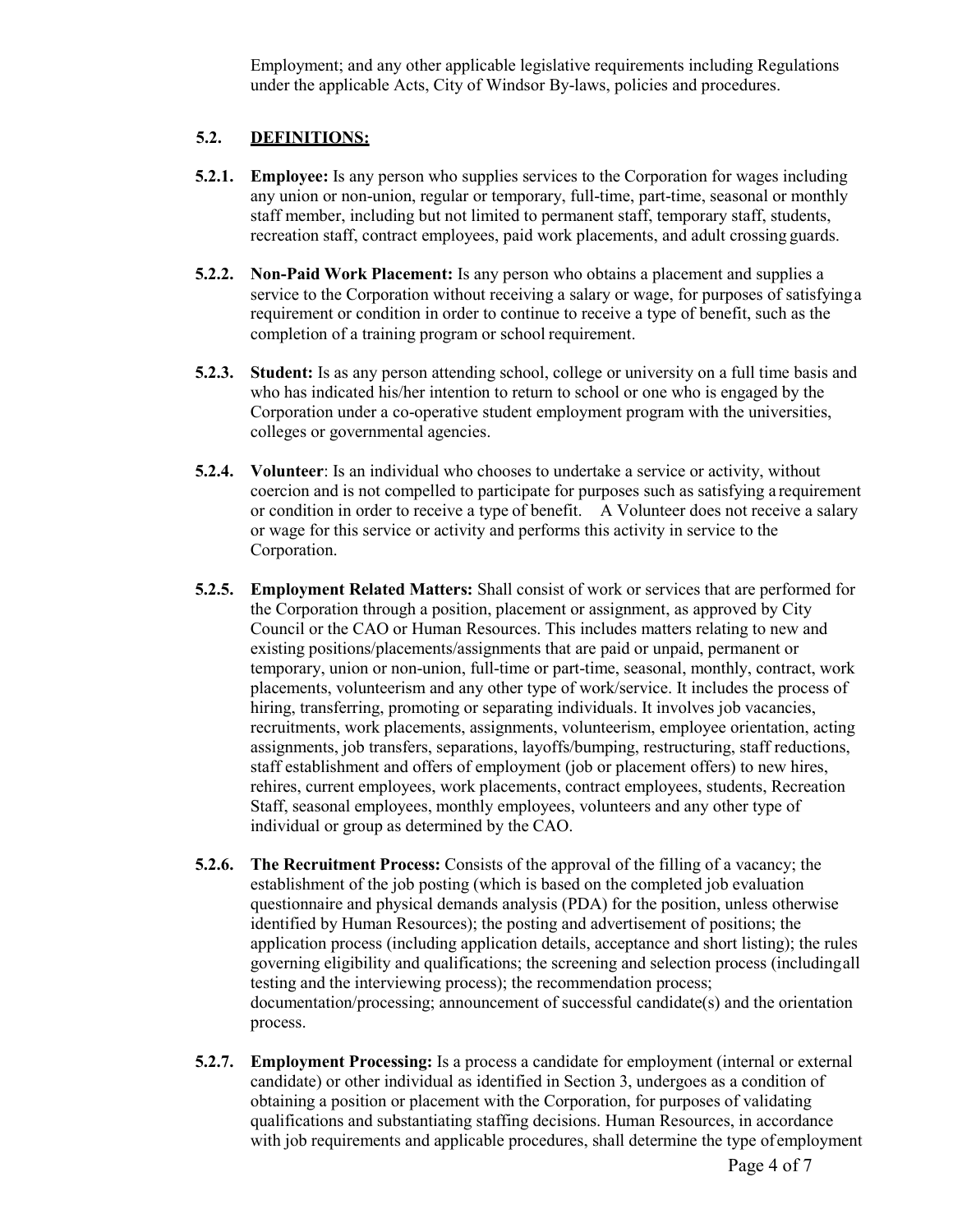processing to be completed. Employment processing includes, but is not limited to: obtaining police clearances; completion of medicals, reference checks, family relationship declarations; educational validation; driver's licence and abstract verification; and any other processing as required.

**5.2.8. References to the CAO, the CLT and Executive Directors** include their designates from time to time.

### **5.3. EMPLOYMENT GOALS, OBJECTIVES AND PRINCIPLE STATEMENTS**

- **5.3.1.** To attract, select and retain qualified, competent candidates to meet the staffing needs of the Corporation.
- **5.3.2.** To anticipate and plan for future recruitment needs of the Corporation.
- **5.3.3.** Employees and other individuals who perform work for the Corporation will be treatedin a fair, consistent, and respectful manner.
- **5.3.4.** The Corporation shall provide current employees with employment opportunities through internal job postings in accordance with collective agreements, terms and conditions of employment and applicable procedures.
- **5.3.5.** Employment opportunities shall be made available to the public where feasible.
- **5.3.6.** While the Corporation cannot guarantee employment through restructuring, job change and/or elimination, the Corporation is committed to working constructively with its employees to introduce change in a positive, fair and respectful manner.
- **5.3.7.** This policy acknowledges the Corporation's commitment to utilize a selection and hiring process that ensures consistency in its application across the organization; and ensures the most capable and qualified individuals are hired, promoted, transferred or appointed in a manner that has integrity, is publicly accountable, is fair, equitable and transparent.
- **5.3.8.** Under the direction of the CAO, all employment related matters will be approved, initiated (where appropriate), coordinated, and administered by the Human Resources Department. Human Resources staff shall have the ability to give others (including other departments) authority to perform employment functions on their behalf where appropriate. All job offers to internal and external candidates, except as noted in 4.1.3. and 4.2.4. are to be made solely by either the CAO or the Executive Director of the Human Resources Department unless Human Resources has given another individual approval or instructions to do so.
- **5.3.9.** The Corporation recognizes that individuals with disabilities are valuable contributors to the organization. The Corporation is committed to hiring a diverse workforce as well as eliminating barriers in hiring people with disabilities and special needs. Accommodations shall be in accordance with the *Accessibility for Ontarians with Disabilities Act* (AODA). The Corporation shall offer equivalencies in its job qualifications, recruitment practices and workplace accommodations in accordance with legislated requirements.
- **5.3.10.** The Corporation shall abide by the *Human Rights Code* in its hiring practices as it relates to hiring individuals with family relationships to existing employees, and shall develop and implement a family relationship procedure which addresses the reportingrelationship of both new and current employees at time of hire, job transfer, appointment or following a job or status change.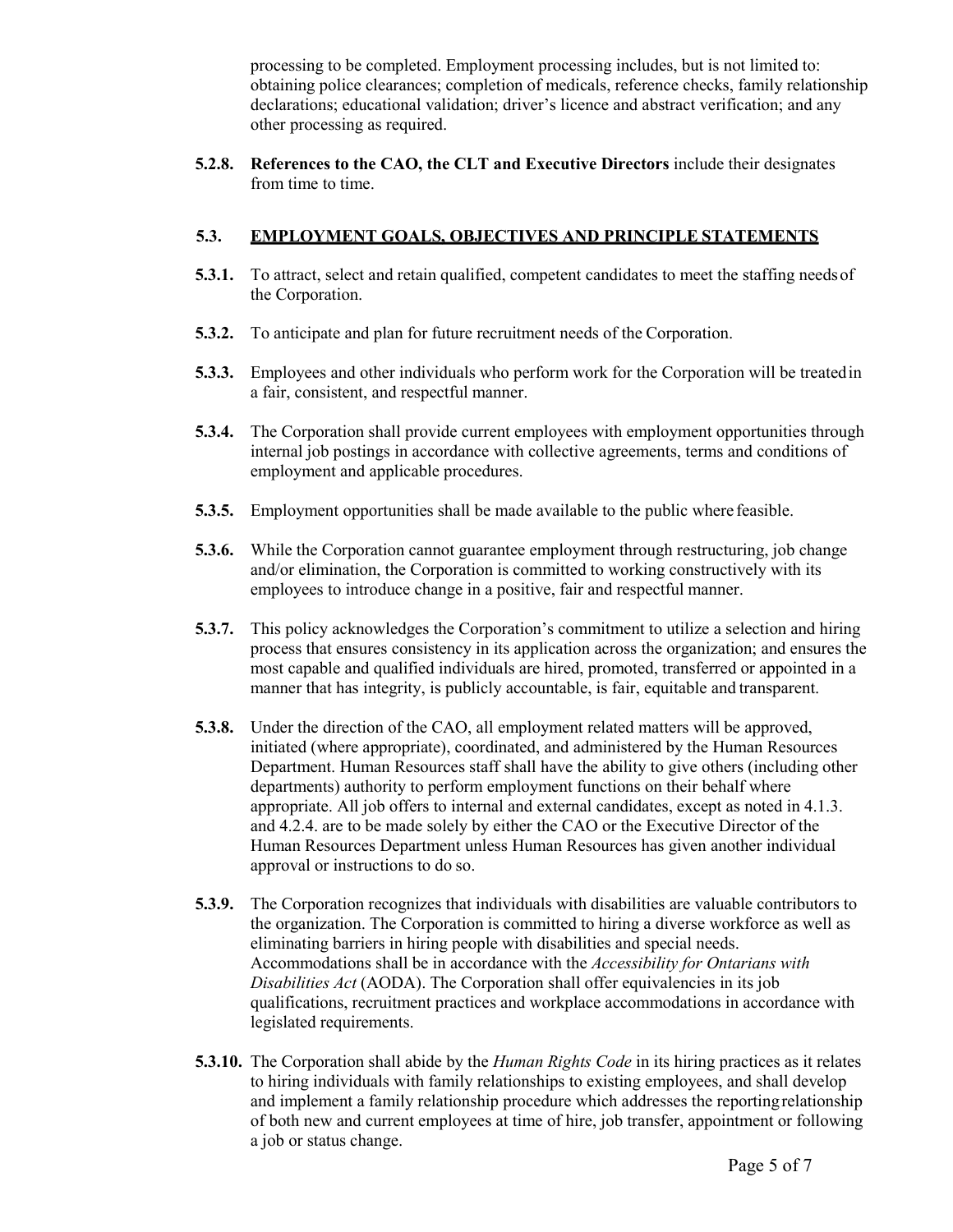- **5.3.11.** As a public entity, the Corporation is committed to providing good government in an accountable and transparent manner as it relates to nepotism. It is the goal of the Corporation to protect itself and its employees from both real and perceived conflicts of interests which may occur when family members work together. All situations in which immediate relatives of current employees or members of City Council are hired, transferred, promoted, appointed or acquire the status of immediate relative once employed, shall be reviewed to ensure that any bona fide occupational requirement potentially affected by nepotism is considered.
- **5.3.12.** It is the Corporation's expectation that the onus remains with the employee andhiring department to bring forth to Human Resources situations involving family relations, which may be a conflict of interest.
- **5.3.13.** Policies and procedures governing employment initiatives shall stipulate that no individual will be involved in employment related matters where the involvement of that individual may result in a conflict of interest.
- **5.3.14.** The Corporation acknowledges the importance of validating qualifications and substantiating staffing decisions. Individuals identified in Section 3 who are recommended for employment and/or placement by the Corporation are required to complete employment processing, as determined by the Human Resources Department, prior to receiving confirmation of the position/placement and actively commencing their first day of work or placement.
- **5.3.15.** The Corporation is committed to the safety and well-being of both its employees and customers accessing Corporate facilities. All individuals performing work for the Corporation shall be required to possess identification, as approved by applicable procedures. It is the expectation that the identification card shall be displayed in a visible location on the individual or be in the individual's possession while in the workplace and is to be utilized for purposes of identifying one's self in the work environment and/or accessing Corporate facilities.
- **5.3.16.** The Corporation believes that a well formulated Orientation Program at the Corporate and Departmental level, for new or rehire employees and others as identified in Section 3, will welcome individuals in a positive manner and equip them with tools for success.
- **5.3.17.** All individuals who terminate employment and/or their services, both voluntarily and involuntarily, shall be treated fairly with dignity and in a consistent manner in accordance with legislation, case law and procedures as established by Human Resources.
- **5.3.18.** The Corporation recognizes that Volunteers enhance existing and potential programs offered to residents by the Corporation of the City of Windsor. Furthermore, volunteers enhance the work of the City and its mission to foster community development, engage community partners and thereby improve quality of life for all.
- **5.3.19.** Volunteers will be managed in a respectful manner which encourages enhanced involvement and minimizes risk to the Corporation. Human Resources, in consultation with applicable departments, shall establish procedures that speak to a pre-screening process for Volunteers; Volunteers working under the direction and control of the Corporation; performing their responsibilities in a manner acceptable to theCorporation; and the Corporation's ability to accept, suspend or dismiss the services of a Volunteer.

## **6. RECORDS, FORMS AND ATTACHMENTS**